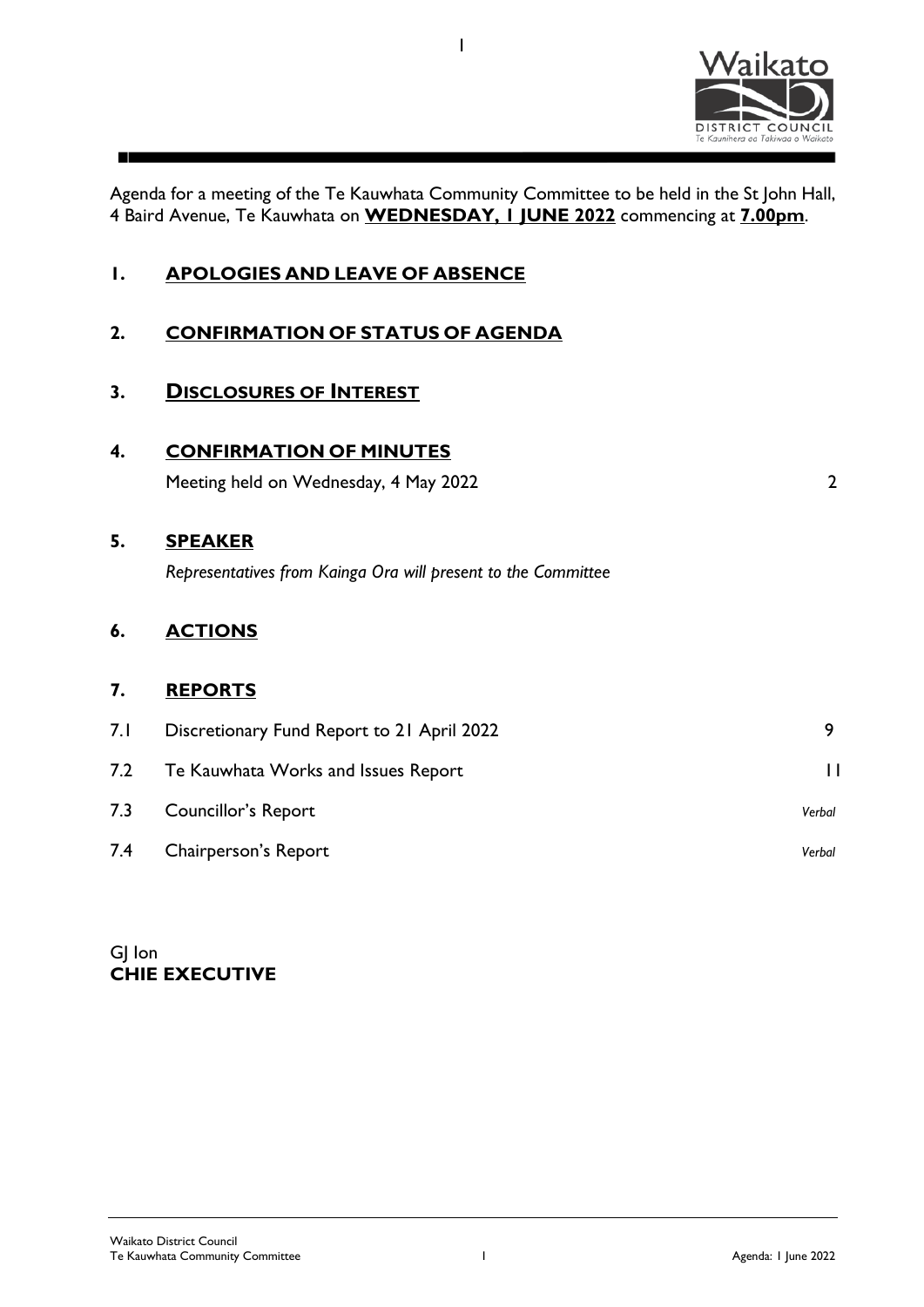

**Open – Information only**

## **To Te Kauwhata Community Committee Report title Confirmation of Minutes**

## **1. Purpose of the report Te Take moo te puurongo**

To confirm the minutes for a meeting of the Te Kauwhata Community Committee (TKCC) held on Wednesday, 4 May 2022.

## **2. Staff recommendations Tuutohu-aa-kaimahi**

**THAT the minutes for a meeting of the Te Kauwhata Community Committee held on Wednesday, 4 May 2022 be confirmed as a true and correct record.** 

### **3. Attachments Ngaa taapirihanga**

Attachment 1 – TKCC Minutes – 4 May 2022

| Date:          | Wednesday, 1 June 2022            |  |  |
|----------------|-----------------------------------|--|--|
| Report Author: | Matt Horsfield, Democracy Advisor |  |  |
| Authorised by: | Gavin Ion, Chief Executive        |  |  |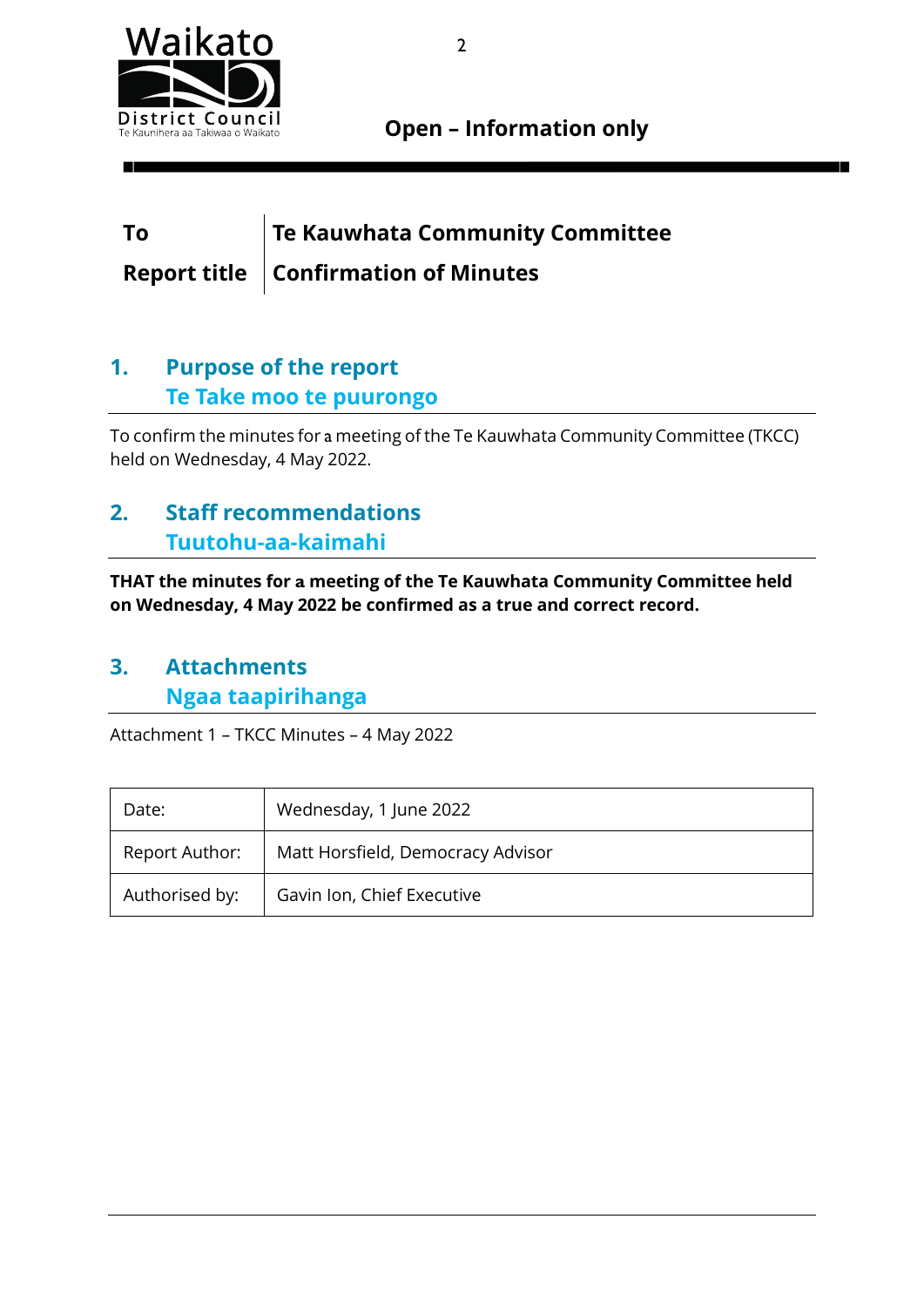

**MINUTES** for a meeting of the Te Kauwhata Community Committee held via Audio Visual Conference on **WEDNESDAY 4 MAY 2022** commencing at **7.00pm**.

3

#### **Present:**

Ms T Grace (Chairperson) Cr JD Sedgwick Mrs J Allport (Secretary) Mr | Cunningham Mr T Hinton Mr B Weaver Mr C Howells

#### **Attending:**

Mr V Ramduny (Strategic Projects Manager, Waikato District Council)

#### **APOLOGIES AND LEAVE OF ABSENCE**

**Resolved: (Mr Hinton/Ms Grace)**

**THAT an apology be received from Ms A Van de Munckhof.**

#### **CARRIED TKCC2205/01**

#### **CONFIRMATION OF STATUS OF AGENDA ITEMS**

**Resolved: (Mr Weaver/Cr Sedgwick)**

**THAT the agenda for the meeting of the Te Kauwhata Community Committee held on Wednesday, 4 May 2022 be confirmed and all items therein be considered in open meeting; AND**

**THAT The reports will be received in the following order: Works & Issues, Councillor's Report, Discretionary Fund Report, Chairperson's Report.**

**AND THAT all reports be received.**

#### **CARRIED TKCC2205/02**

#### **DISCLOSURE OF INTEREST**

Mr Hinton advised members of the Committee that he would declare a financial conflict of interest in item 5.2 *[Works and Issues Report].*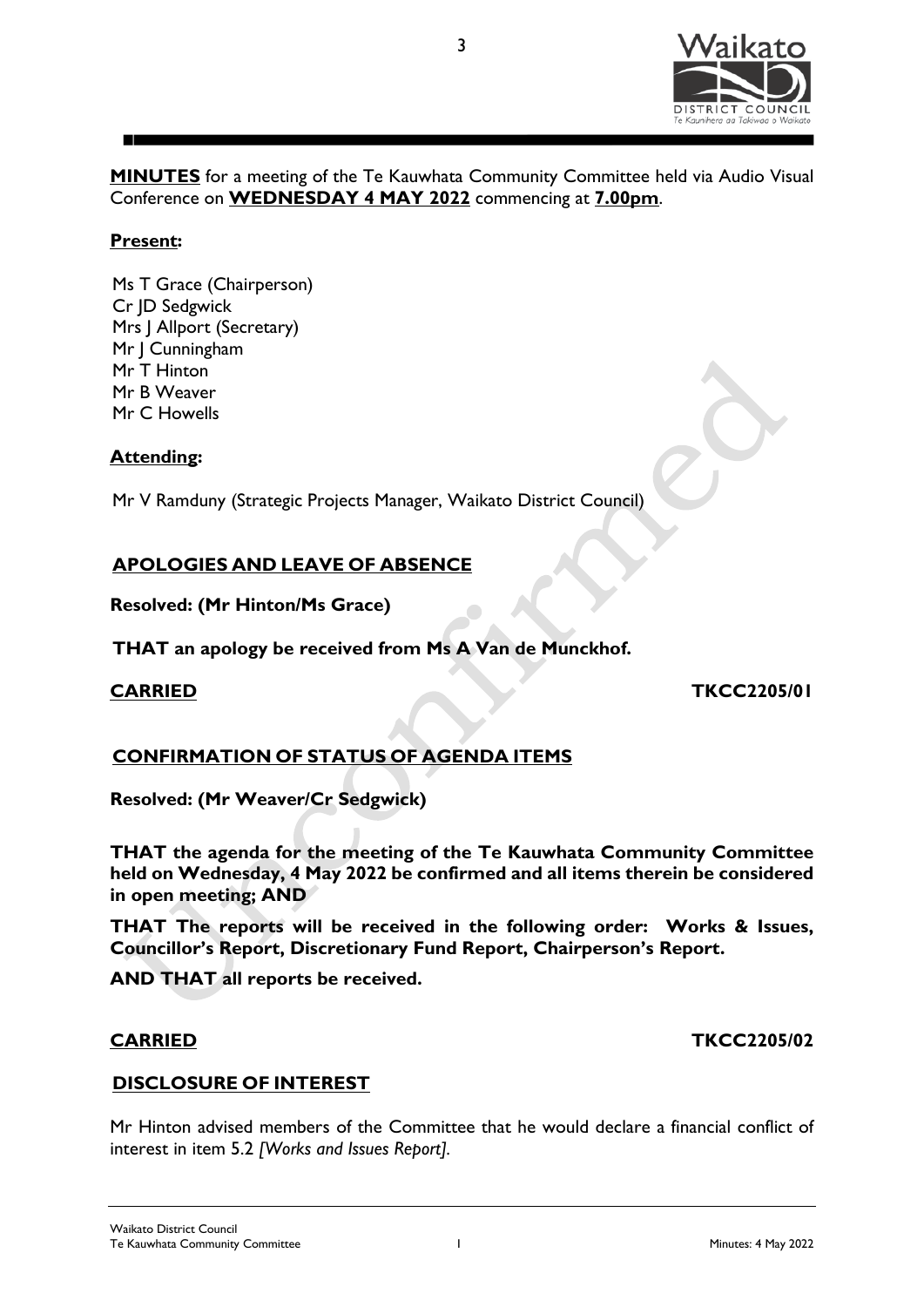### **CONFIRMATION OF MINUTES**

#### **Resolved: (Cr Sedgwick/Mr Weaver)**

**THAT the minutes of the meeting for the Te Kauwhata Community Committee, held on Wednesday, 3 March 2022, be confirmed as a true and correct record subject to the amendement on page 6 – the one hour workshop to be held be struck from the record as the business was conducted via email.**

#### **CARRIED TKCC2205/03**

### **ACTIONS**

| Item                                                 | <b>Who To Action</b>      | <b>Status</b>   |
|------------------------------------------------------|---------------------------|-----------------|
| Men's Shed and Lions be contacted to assist with     | Mr Hinton                 | Outstanding     |
| construction of dog exercise area equipment.         |                           |                 |
| Community House Mural - confirmation that the        | <b>Strategic Projects</b> | <b>Resolved</b> |
| Community House has received their funding           | Manager                   |                 |
| Funding allocated for playground equipment -         | <b>Cr Sedgwick</b>        | <b>Resolved</b> |
| clarification on various options for how funds       |                           |                 |
| could be utilised.                                   |                           |                 |
| Enquired – the Council said small amount to          |                           |                 |
| allocate to one particular thing. Is the person that |                           |                 |
| donated the money - could be a plaque that said      |                           |                 |
| provided by WDC. Part of condition is that they      |                           |                 |
| were recognised.                                     |                           |                 |
| Domain Upgrade Projects - distribute a list to       | Mrs Allport               | Resolved        |
| committee members for their consideration in         |                           |                 |
| terms of coordinating the projects.                  |                           |                 |
| Quote for Waerenga Road Rest Area resurfacing        |                           |                 |
| - the quote for the resurfacing works is to be       | Cr Sedgwick               | Resolved        |
| queried.                                             |                           |                 |
| Lakeside Developers Proposed Road Names - to         | All of Committee          | Resolved        |
| be reviewed prior to next TKCC meeting.              |                           |                 |
| There will be a one hour workshop to discuss         | <b>All of Committee</b>   | Resolved        |
| proposed road names.                                 |                           |                 |
| Domain Development Projects - list of projects       |                           |                 |
| to be circulated and Committee members               | Mrs Allport               | <b>Resolved</b> |
| identified to lead/support projects                  |                           |                 |

#### **REPORTS**

Discretionary Fund Report to 21 April 2022 Agenda Item 5.1

The report was received *[TKCC2205/02]* and discussion was held.

The Chair had received a Funding Project Accountability report via email which the Strategic Projects Manager would review and follow up with Lauren Hughes at Council tomorrow (from Arts Te Kauwhata).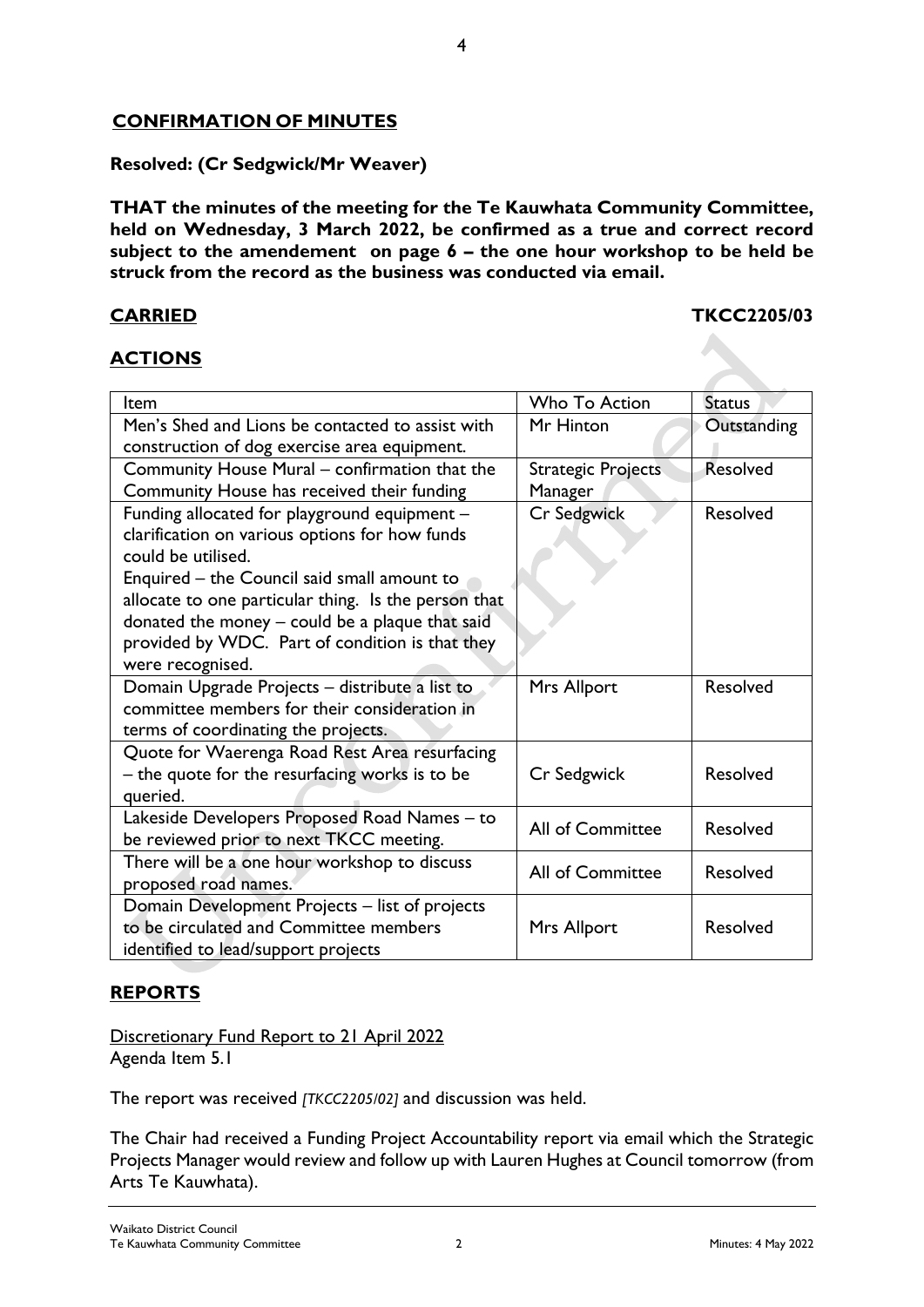#### Te Kauwhata Works & Issues Report – April 2022 Agenda Item 5.2

The report was received *[TKCC2205/02]* and discussion was held.

Dog Exercise Area: Mr Hinton to follow up with TK College as to where the various components are located. The seats are ready to be installed – just awaiting the support poles to be installed using the surplus concrete from the rugby club. Awaiting an update as to when the installation will occur.

5

Walkway at end of Blunt Road: The funding application was unsuccessful. WEL and Harcourts have been suggested as other funding agents.

#### **ACTION:** Mr Cunningham to follow up regarding the above item.

- **Blunt Road:** A site visit had been undertaken and was working on a procurement plan and it is anticipated that works will commence within the next few months.
- **Te Kauwhata Domain Plan: The Strategic Projects Manager advised that the Open Spaces** Project Coordinator was no longer working for WDC. The Open Spaces Project Coordinator provided a report which will be discussed in detail later on in the meeting.
- Te Kauwhata Village Green Playground: The Strategic Projects Manager advised 235 people favoured option 2 so an implementation plan has been developed.
- Alternative Site for Te Kauwhata Fire Station: This was still with Fire & Emergency NZ. No site has been selected at this stage. Cr Sedgwick advised she had spoken to FENZ who indicated that it was a low priority and there would be no further progress at this stage. Mr Hinton advised that they are now investigating what can be accomplished on the existing site. This item can therefore be removed from the W&I report. Mr Hinton advised that the Te Kauwhata Fire crew were very appreciative of WDC's and Cr Sedgwick's efforts of support. The Strategic Projects Manager asked what does it mean for existing building that is nearing the end of its life. Mr Hinton advised that it needs earthquake proofing. Mr Hinton noted that FENZ is still recovering from the Christchurch earthquake.

#### **ACTION:** This item to be to removed from the Works & Issues report.

- Lake Waikare Reserve North: Works were completed.
- Te Kauwhata Domain Track: This was in the planning phase.
- Waerenga Road Rest Area: Works now completed.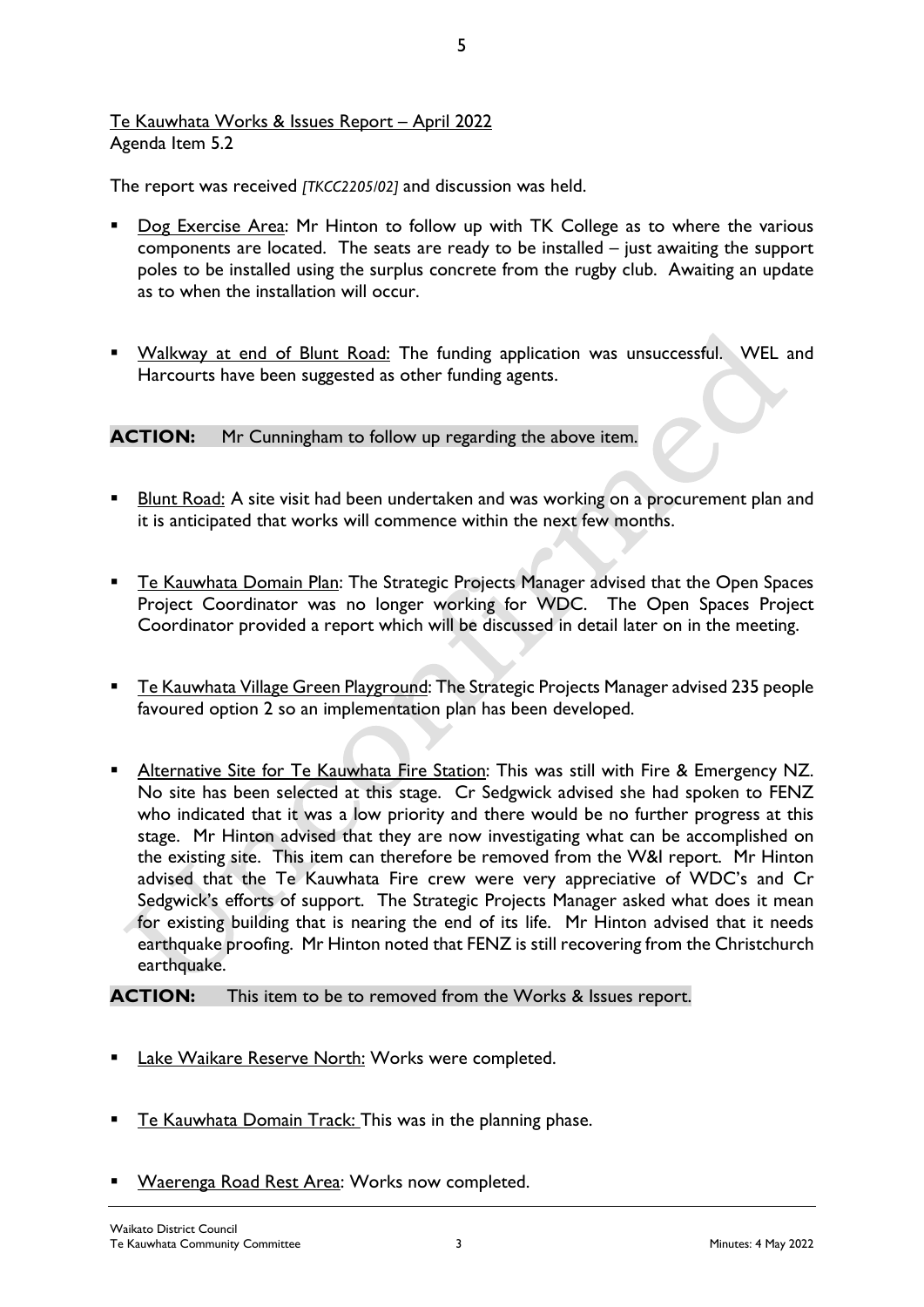- Sports Park Lighting Seed Funding: WDC working with the rugby club to support their funding application.
- Domain Plan: Cr Sedgwick advised she has requested what funds are required so the Committee can apply for seed funding.
	- − Walkway: looking for a top-up which has been allocated to Tim to manage. Refer to Cr Sedgwick's report with actions in red (as per supporting documentation). There is currently \$216,000 allocated for the walkway with an additional \$100,000 from the Springhill fund.
	- − Retaining Wall behind Scout Hall: Mr Hinton to speak to WDC as to how to initiate the works for the retaining wall.
	- − Cricket Nets: Mr Howells needs to speak to the Economic Development Advisor as to what is required – Jason will speak to Sport Waikato. Need to get \$10k confirmed from the Blue Print.
	- − Stage: Lauren has been doing a great job requesting information etc. Location for stage is up in the air at the moment. Asking for seed funding of \$20k. Need to speak to the Community Led Development Advisor and the Economic Development Advisor so we can acquire Blue Print seed funding. Rugby club happy to host the camera – Cllr Sedgwick happy to continue as TKCC liaison.
	- The Garden Project: Community house keen to lead that and liaise with Tim.

Ms Grace asked how the seed funding works. Once acquired does it sit within the TKCC funding stream? At this stage Cr Sedgwick unsure as to the process.

#### **ACTION:** Mr Ramduny to speak to Mr Marconi and Ms Van Den Bemd in relation to how this should be coordinated.

Ms Grace asked who the funding applications would need to come from (ie which entity) as the Committee is a sub-committee of the council. Further investigations are required to confirm how this is going work.

#### **ACTION:** Strategic Projects Manager to clarify the process advise Cllr Sedgwick, Ms Grace and Mrs Allport.

The Strategic Projects Manager asked what format Cr Sedgwick wanted the action list incorporated into future reporting. Cr Sedgwick requested that it become part of the Works & Issues report into the future.

Councillor's Report Agenda Item 5.3

Cr Sedgwick provided a verbal report and noted the following:

#### Redrafting of local alcohol policy

Te Kauwhata was in an interesting position whereby the Te Kauwhata Licensing Trust has indicated it is not averse to further liquor outlets within the area. The way alcohol policy is drafted means that Te Kauwhata will have no ability to stop any number of off-licenses opening in the main street.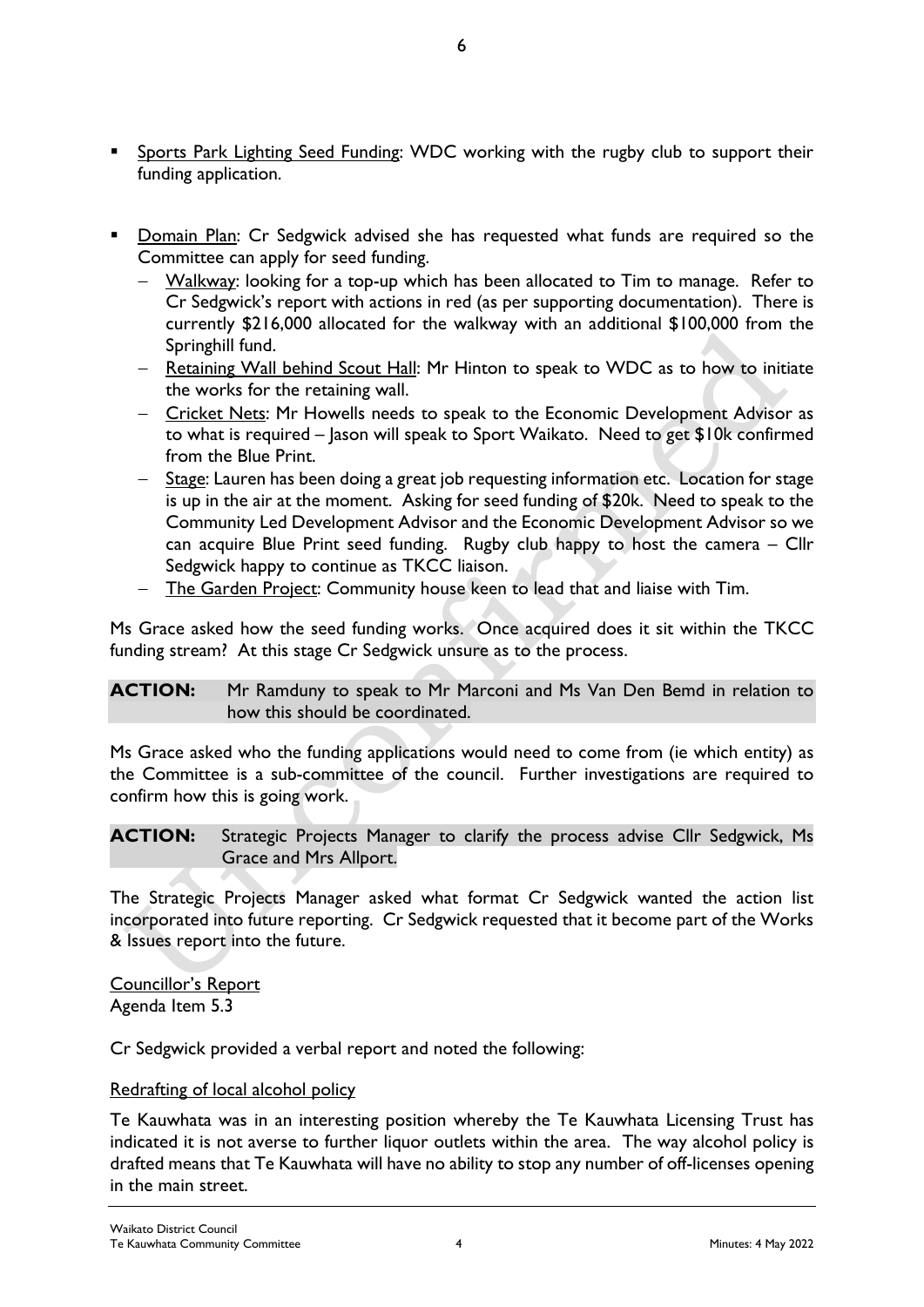Neither Cr Sedgwick nor local iwi want to see more off-licenses on Te Kauwhata's main street. Cr Sedgwick urged the Committee to take a position as to whether or not we are comfortable with the local alcohol policy the way it is or whether we wish to restrict liquor outlets to be at least 1 km apart. The discussion document would be released later on in May – Cr Sedgwick suggested the Committee makes a submission via email.

#### Update on Road Works

In relation to roading construction and maintenance works Cr Sedgwick advised there is a proposal for a heavy traffic by-pass behind New World and the tavern – traffic engineers are currently investigating this. Resealing at bottom of town a month or two away.

#### Chairperson's Report Agenda Item 5.4

The Chair provided a verbal report and noted the following:

- − Rimu Street opening: Cr Sedgwick attended the opening and cut the ribbon.
- − The chair expressed her gratitude to Mr Hinton for keeping on top of Domain project happenings.
- − Local Alcohol Policy review: There is to be a workshop on Monday 9th May for Councillors and asked the Committee if anyone was able to attend. Sadly no one was able to attend at this late stage.

#### General Business

#### Potential New Committee Members:

Mr Hinton advised he knows of someone who would potentially be interested in joining the Committee – however given we are having zoom meetings how would that work? Ms Grace advised that to her knowledge from now on the meetings would be face to face. Mrs Allport also advised that she may also know of someone who may be interested in joining the Committee.

#### Generator for Community Events:

Mr Hinton advised that the Council hired a generator for sounds and lights for ANZAC. The skate project asked if they could hire a generator for their event and ended up paying for it out of their own pocket. The generator was \$140 deposit – is there discretionary funding for this in future from TKCC? Ms Grace advised that in future these could potentially be paid for out of the Placemaking account.

#### Generator for Toi Ako

A suggestion was made that a local business may wish to gift one to Toi Ako. Mr Hinton is to make some enquiries as there are various applications as to how a generator could be used.

#### Change in Status of the Committee:

Mr Cunningham suggested that the Committee may wish to consider becoming a Community Board and suggested the Committee should have a discussion as to whether or not this was a possibility. Strategic Projects Manager advised that the representation review had occurred and that a change in status would have to wait for the next review.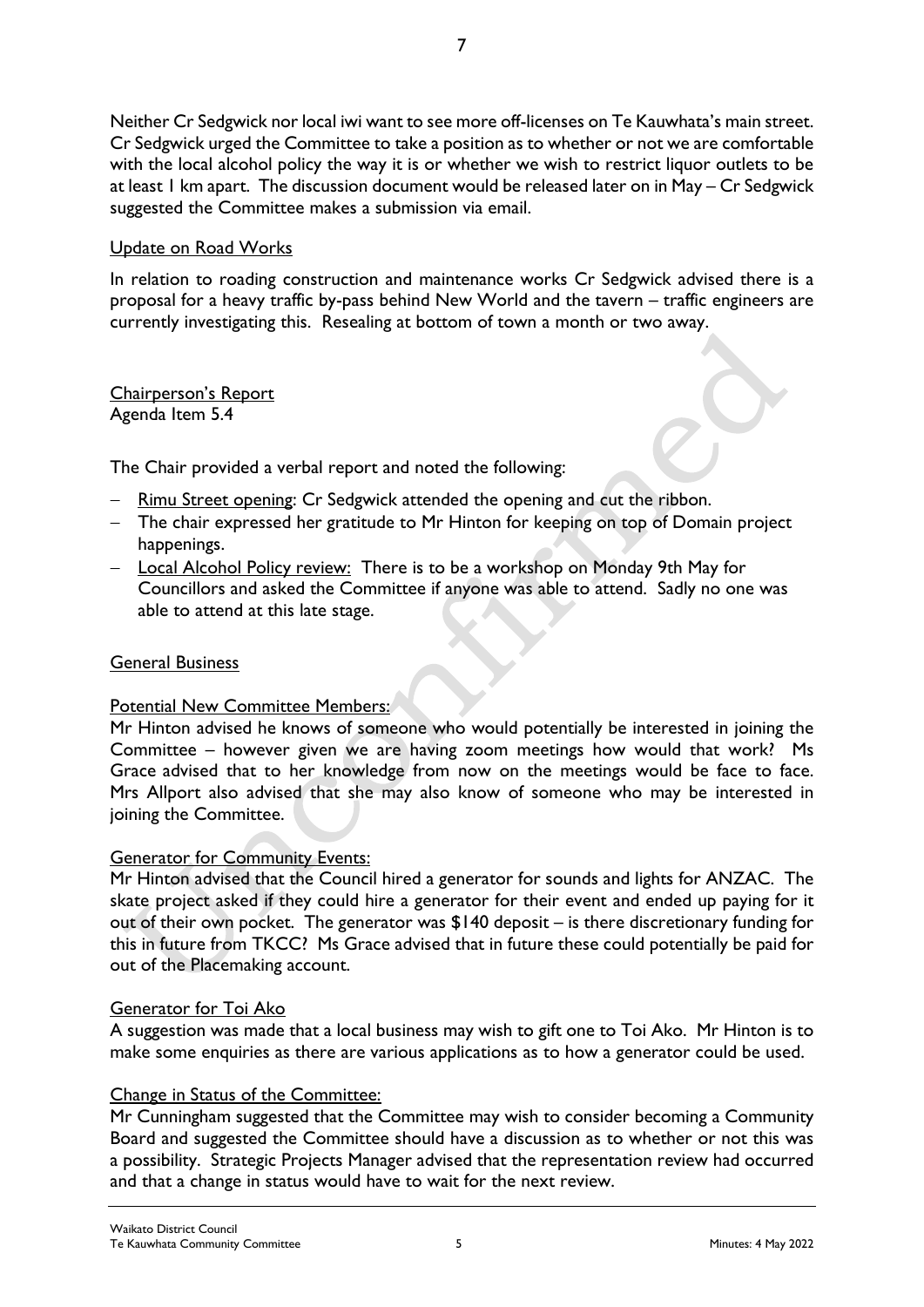ACTION: Strategic Projects Manager to clarify the required process for changing from a Committee to a Community Board.

|  |  |  |  |  | <b>List of Actions from this Meeting</b> |
|--|--|--|--|--|------------------------------------------|
|--|--|--|--|--|------------------------------------------|

| Item                                                | <b>Who To Action</b> | <b>Status</b> |
|-----------------------------------------------------|----------------------|---------------|
| Remove 'Alternative Site for Te Kauwhata Fire       |                      |               |
| Station' item be removed from the Works &           | Mr Ramduny           |               |
| Income Report                                       |                      |               |
| Speak to Mr Marconi and Ms Van Den Bemd on          |                      |               |
| the process for funding applications in relation to | Mr Ramduny           |               |
| using Committee funds as seed funding.              |                      |               |
| Clarification as to which entity to be used on      |                      |               |
| future funding applications (ie Events Committee    | Mr Ramduny           |               |
| or another entity)                                  |                      |               |
| Clarification as to the process involved in         |                      |               |
| changing the Committee's status to that of a        | Mr Ramduny           |               |
| Community Board.                                    |                      |               |

Meeting concluded at 8.33 pm.

T Grace

**CHAIRPERSON**

Minutes approved and confirmed this day of 2022.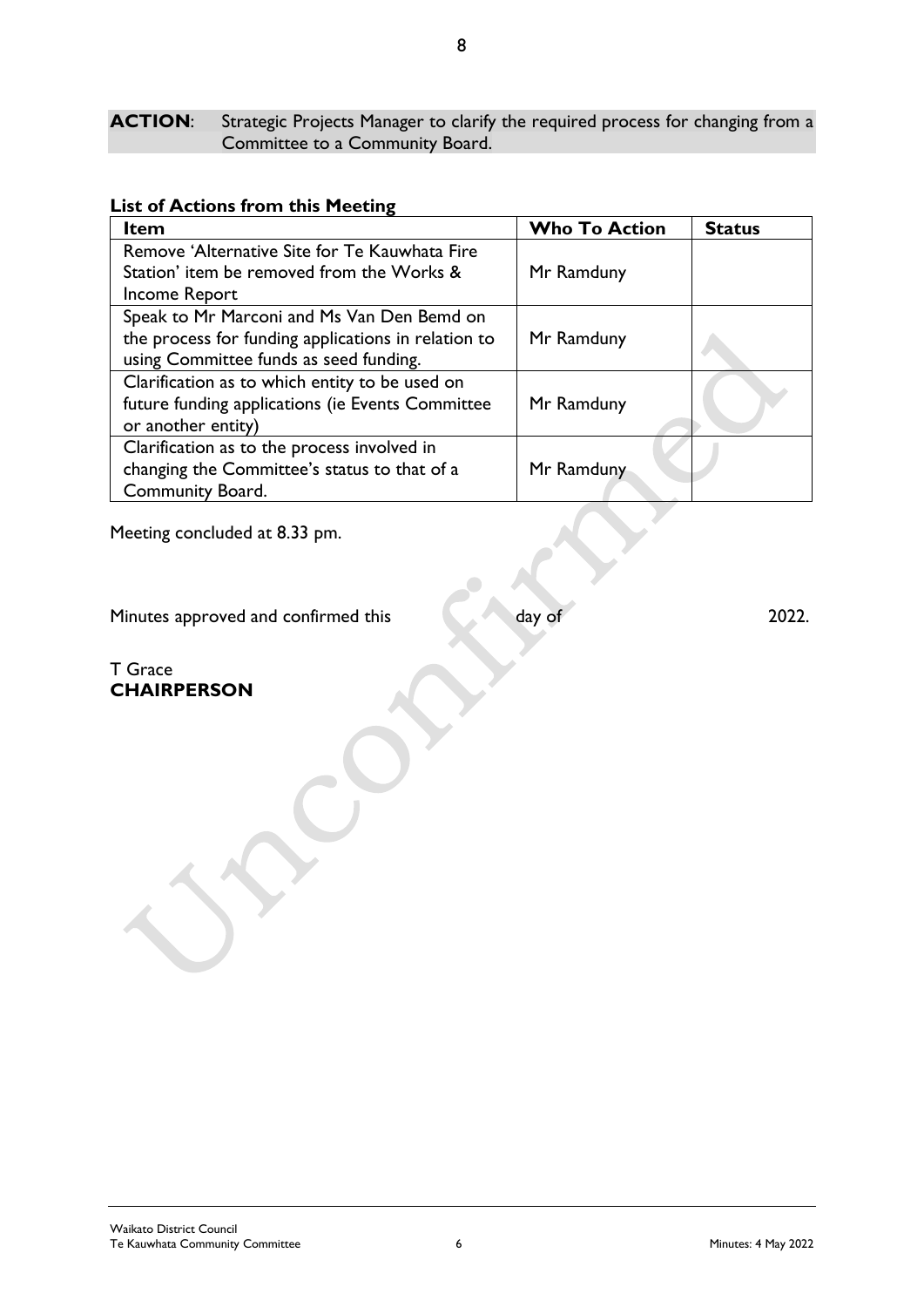

**Open – Information only**

## **To Te Kauwhata Community Committee Report title Discretionary Fund Report to 21 April 2022**

## **1. Purpose of the report Te Take moo te puurongo**

The purpose of this report is to update the Te Kauwhata Community Committee on the Discretionary fund spend to date, commitments and balance as at 21 April 2022.

NB This report has not been updated as the minutes from the Meeting held 04 May 2022 have not been provided at the time of writing this report.

## **2. Staff recommendations Tuutohu-aa-kaimahi**

**That the Discretionary Fund Report to 21 April 2022 be received.** 

## **3. Attachments Ngaa taapirihanga**

Attachment 1 – Discretionary Fund report to 21 April 2022

| Date:          | 01 June 2022                                  |
|----------------|-----------------------------------------------|
| Report Author: | Jen Schimanski                                |
| Authorised by: | Alison Diaz<br><b>Chief Financial Officer</b> |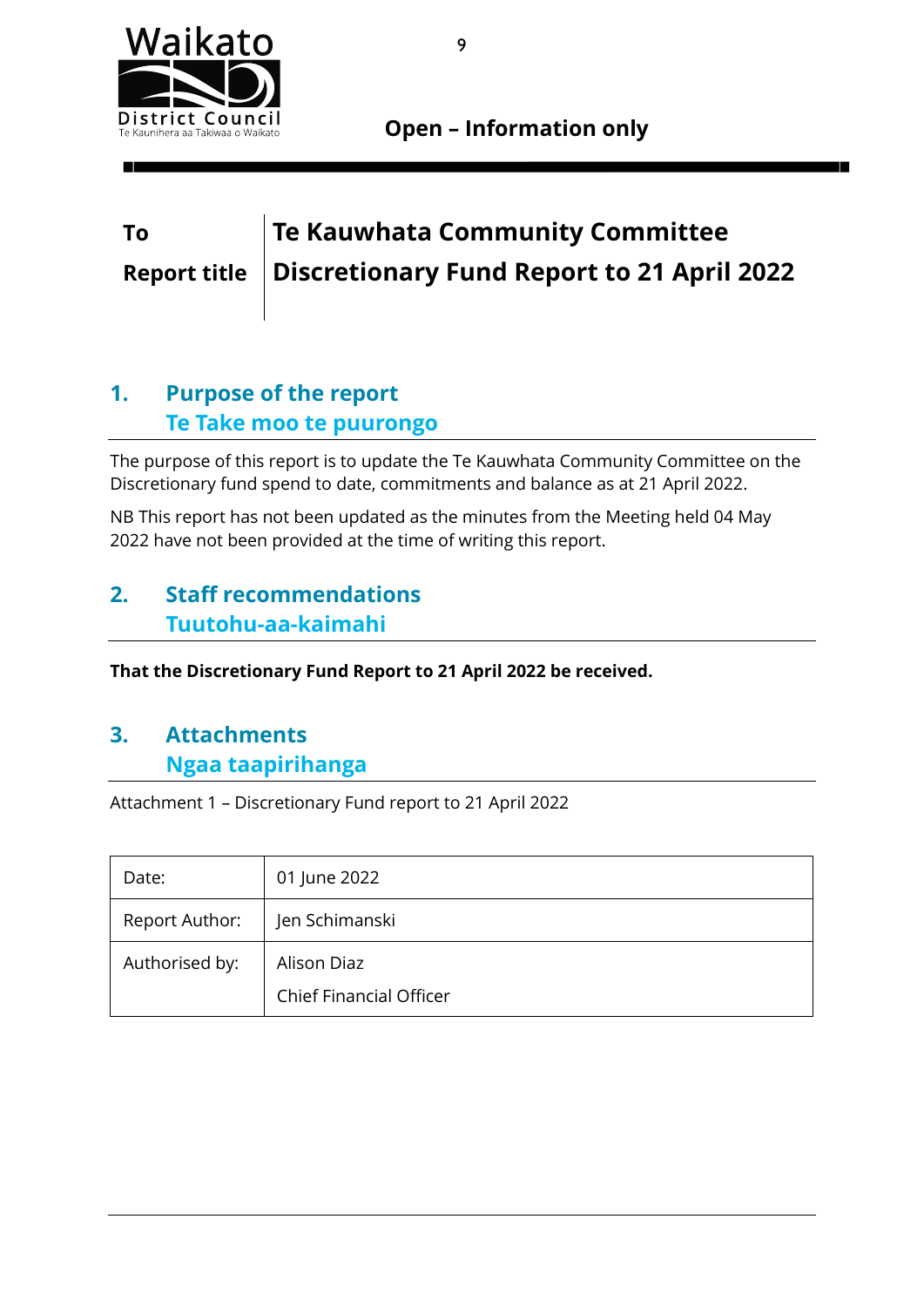| As at Date:              | 21-Apr-2022                                                                                                  |                    |    |            |
|--------------------------|--------------------------------------------------------------------------------------------------------------|--------------------|----|------------|
|                          |                                                                                                              |                    | GL | 1.207.1704 |
|                          | <b>Commitments from Committee Meeting Minutes &amp; Other Information</b>                                    |                    |    |            |
| 2021/22 Annual Plan      |                                                                                                              |                    |    | 4,198.00   |
|                          | Carry forward from 2020/21                                                                                   |                    |    | 32,652.00  |
|                          | <b>Total Funding</b>                                                                                         |                    |    | 36,850.00  |
| Income                   |                                                                                                              |                    |    |            |
| <b>Total Income</b>      |                                                                                                              |                    |    | ÷          |
| <b>Expenditure</b>       |                                                                                                              |                    |    |            |
| 03-May-21                | Payment to Jackson Engineering for supply and fitting of new boards to<br>the Community Notice Board.        | <b>TKCC2108/04</b> |    | 176.25     |
| 07-Oct-21                | Donation paid to Te Kauwhata Community Events Inc for costs towards TKCC2109/04                              |                    |    |            |
|                          | the TK 2021 Christmas Parade. This donation will now be used for the TKCC2112/04                             |                    |    | 3,684.10   |
|                          | 2022 Christmas Parade and any unused fund will be returned to the<br>discretionary fund                      | <b>TKCC2202/06</b> |    |            |
| 02-Feb-22                | Payment to the Te Kauwhata Community House for the amount of<br>\$2,377.84, for the Rangitahi Mural Project. | <b>TKCC2112/04</b> |    | 2,377.84   |
| <b>Total Expenditure</b> |                                                                                                              |                    |    | 6,238.19   |
|                          |                                                                                                              |                    |    |            |
|                          | Net Funding Remaining (excluding commitments)                                                                |                    |    | 30,611.81  |
| <b>Commitments</b>       |                                                                                                              |                    |    |            |
| 13-Feb-19                | Further development of playgrounds                                                                           | <b>TKCC1902/04</b> |    | 5.000.00   |
| 04-Sep-19                | Donation for playground equipment on the Village Green                                                       | <b>TKCC1909/04</b> |    | 3.727.75   |
| 05-Feb-20                | Further development of playgrounds                                                                           | <b>TKCC2002/04</b> |    | 3,000.00   |
| 05-Aug-20                | Te Kauwhata Community Committee commit \$5000.00 towards<br>security cameras in Te Kauwhata.                 | <b>TKCC2008/04</b> |    | 5,000.00   |
| 02-Dec-20                | Commitment of \$10,000.00 be made to Blunt Road Walkway                                                      | TKCC2012/03        |    | 10,000.00  |
| <b>Total Commitments</b> |                                                                                                              |                    |    | 26,727.75  |
|                          | Net Funding Remaining (Including commitments)                                                                |                    |    | 3,884.06   |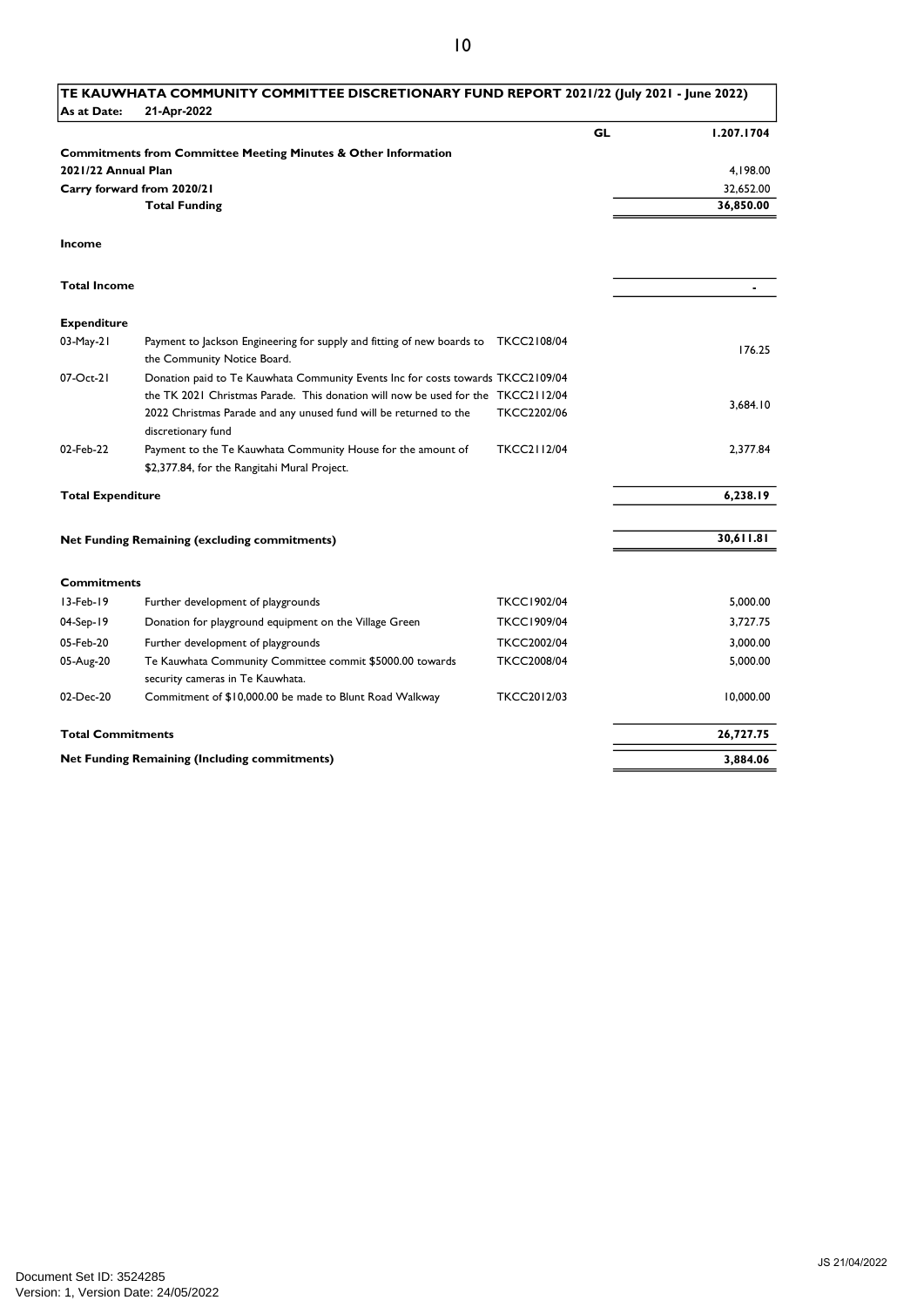

### **Open Meeting**

## **To Te Kauwhata Community Committee Report title Te Kauwhata Works and Issues Report**

## **1. Purpose of the report Te Take moo te puurongo**

The purpose of this report is to update the Committee on works and issues arising from the previous meeting.

## **2. Staff recommendations Tuutohu-aa-kaimahi**

**THAT the Te Kauwhata Works and Issues report be received.**

## **3. Attachments Ngaa taapirihanga**

Attachment 1 – Works and Issues Report – June 2022

| Date:          | 1 June 2022                                 |
|----------------|---------------------------------------------|
| Report Author: | Vishal Ramduny - Strategic Projects Manager |
| Authorised by: | Vishal Ramduny - Strategic Projects Manager |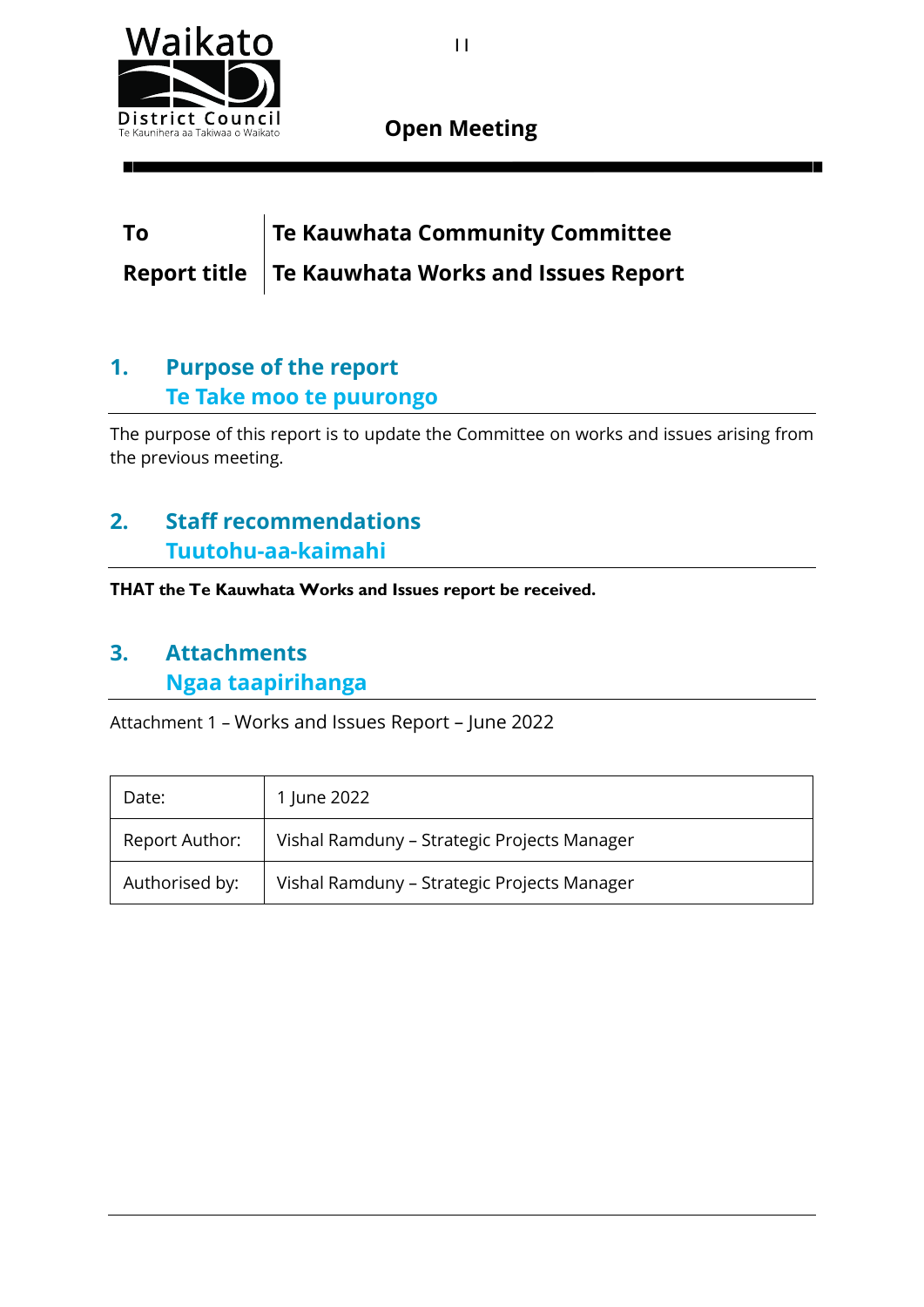# **TE KAUWHATA COMMUNITY COMMITTEE**

### **WORKS & ISSUES REPORT**

MAY 2022 (FOR MEETING OF 1 JUNE 2022)

|    | <b>Works/Initiative</b>                                         | Council<br><b>Actionee</b> | Timeline and progression of works and issues                                                                                                                                                                                                                                        | <b>Status update</b>                                                                         |
|----|-----------------------------------------------------------------|----------------------------|-------------------------------------------------------------------------------------------------------------------------------------------------------------------------------------------------------------------------------------------------------------------------------------|----------------------------------------------------------------------------------------------|
| 1. | Dog exercise area<br><b>Benches</b><br>Dog agility<br>equipment | Megan May                  | <b>Meeting of 2 February 2022</b><br>Cr Sedgwick advised that the installation of the dog agility<br>equipment will be awarded to either Menshed or the Lions<br>Club. Overflow concrete from the Rugby Club will be used<br>for the seats.                                         | <b>Meeting of 1 June 2022</b><br>Tim Hinton to provide a<br>verbal update at the<br>meeting. |
|    |                                                                 |                            | <b>Meeting of 2 March 2022</b><br>John Cunningham advised that Kenny from Aparangi is<br>running Menshed and he was going to send Tim Hinton<br>Kenny's contact details. Cr Sedgwick has had a meeting<br>with Frank Green regarding overflow concrete being used<br>for the table. |                                                                                              |
|    |                                                                 |                            | <b>Meeting of 4 May 2022</b>                                                                                                                                                                                                                                                        |                                                                                              |
|    |                                                                 |                            | Tim Hinton indicated that he is still to follow up with Kenny<br>from Menshed. He is also following up on the person from<br>the College who was responsible for the materials but who<br>has since left. The seats will be installed once the light pole<br>is in place.           |                                                                                              |
| 2. | Kauwhata<br>Te                                                  | Paul                       | <b>Meeting of 2 February 2022</b>                                                                                                                                                                                                                                                   | Meeting of 1 June 2022                                                                       |
|    | walkway at the end                                              | McPherson                  | Multi-year Walkway Contract is in development. Expect to                                                                                                                                                                                                                            |                                                                                              |
|    | of Blunt Road and<br>adjacent<br>the<br>to                      |                            | go to the market in February.                                                                                                                                                                                                                                                       | The Projects team are<br>currently reviewing<br>a<br>planning assessment.                    |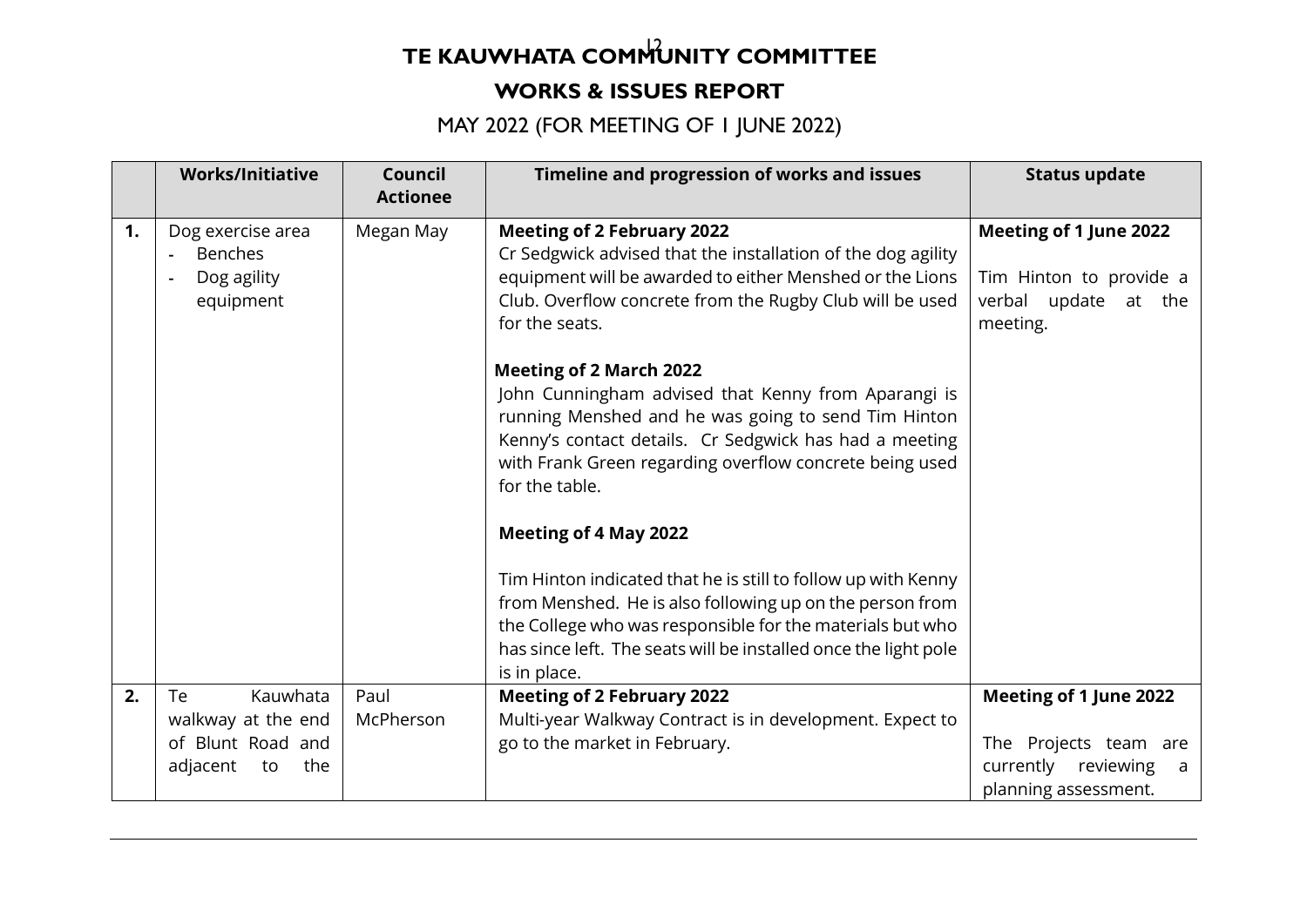|    | <b>Works/Initiative</b>                                                                                                                                                                                     | <b>Council</b><br><b>Actionee</b>        | Timeline and progression of works and issues                                                                                                                                                                                                                                                                                                                                                                                                                                                                                                   | <b>Status update</b>                                                                                                                                               |
|----|-------------------------------------------------------------------------------------------------------------------------------------------------------------------------------------------------------------|------------------------------------------|------------------------------------------------------------------------------------------------------------------------------------------------------------------------------------------------------------------------------------------------------------------------------------------------------------------------------------------------------------------------------------------------------------------------------------------------------------------------------------------------------------------------------------------------|--------------------------------------------------------------------------------------------------------------------------------------------------------------------|
|    | Whangamarino<br>Wetlands.<br>(Note: \$150,000 from<br>the North Waikato<br>Development Fund has<br>been allocated to this<br>project with other<br>funding sources being<br>looked at by the<br>Committee). |                                          | John Cunningham advised that the funding application to<br>Transpower was lodged on 31 January and the outcome of<br>this is expected in February.<br><b>Meeting of 4 May 2022</b><br>John Cunningham advised (in an email dated 28 March<br>2022) that the Transpower grant application has been<br>unsuccessful. Vishal indicated (based on advice from<br>Sara Marandi) that WEL Energy Trust, Trust Waikato and<br>Harcourts are potentially other sources of funding.<br>The Projects team advised contract development is<br>continuing. | As the project progresses,<br>we will keep the key<br>stakeholders and TKCC<br>informed.                                                                           |
| 3. | Village<br>Green<br>Playground                                                                                                                                                                              | Cullen<br>Corey<br>Mark<br>and<br>Jansen | <b>Meeting of 4 May 2022</b><br>Cory Cullen (Council's Project Manager for Community<br>Facilities) advised on 29 March 2022 that Council had<br>received 399 responses from the community of the design<br>concepts. 235 people preferred Option 2 and 163 went for<br>Option 1. The project team will therefore commence with<br>the implementation plan for Option 2.<br>Council's<br>contractor is undertaking detailed design and pricing. A<br>project board has been installed at the site.                                             | Meeting of 1 June 2022<br>Detailed design of the<br>playground<br>has<br>been<br>completed<br>and<br>is<br>currently sitting with HEB<br>Construction for pricing. |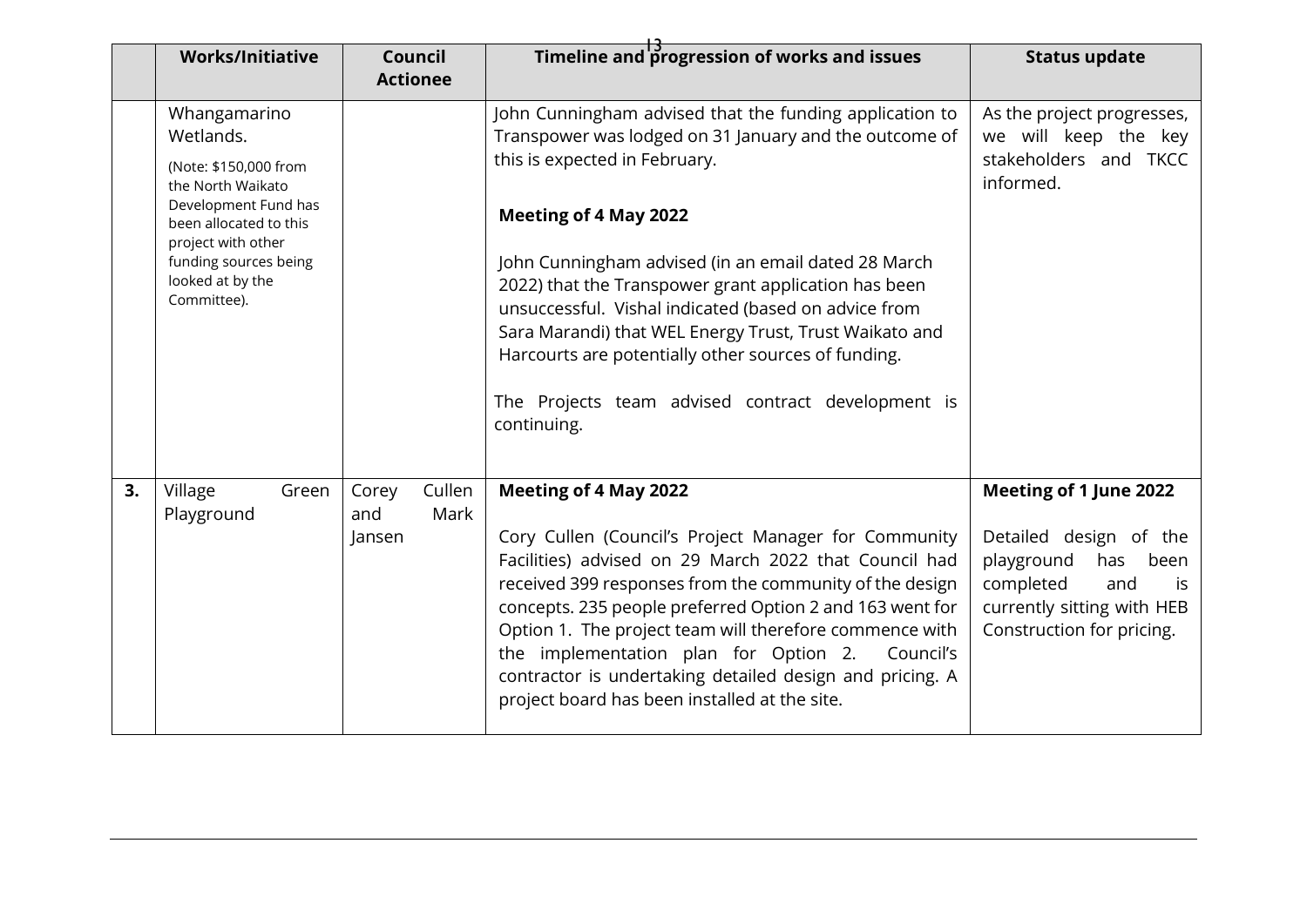#### **Background**

TKCC resolved in 2021 that \$100K the North Waikato Development Fund be used as seed funding to seek further investment for the purposes of upgrading the domain, and in particular the walkway/fitness trail.

- There is \$62k allocated in year 2 of Council's Long-Term Plan (2021-2031) for improvements in the Domain, and \$216,112 for the Domain walkway.
- Council will be renewing the Village Green Playground with some minor upgrades.
- Kim Wood (Council's ex-Open Spaces Project Co-ordinator) convened workshops with both the Te Kauwhata Domain Committee and the Te Kauwhata Community Committee in late 2021 to co-design the Domain Concept Plan.
- A Domain Projects and Action List has been developed.
- The project is now in planning phase.

| <b>Projects and Background</b>                                                                                                                                                                           | <b>Actionee</b>                                                                                 | <b>Action</b>                                                                                                                                                                          | Update - 1 June 2022                                                                                  |
|----------------------------------------------------------------------------------------------------------------------------------------------------------------------------------------------------------|-------------------------------------------------------------------------------------------------|----------------------------------------------------------------------------------------------------------------------------------------------------------------------------------------|-------------------------------------------------------------------------------------------------------|
| 4.1. Te Kauwhata Domain walkway<br>and fitness trail<br><b>Notes</b><br>\$100,000 allocated by TKCC.<br>Costing of the concrete path has commenced<br>together with identification of fitness equipment. | Tim Hinton and<br>$\blacksquare$<br>John Cunningham<br>(for TKCC)<br>Jason Marconi<br>(for WDC) | Tim Hinton to measure out the first<br>portion of the walkway (from the trees<br>behind the goalposts to the Mahi Rd<br>community garden and fruit forest) to<br>enable cost estimate. | Tim Hinton to advise on<br>progress re: measurement of<br>the walkway and provide a<br>cost estimate. |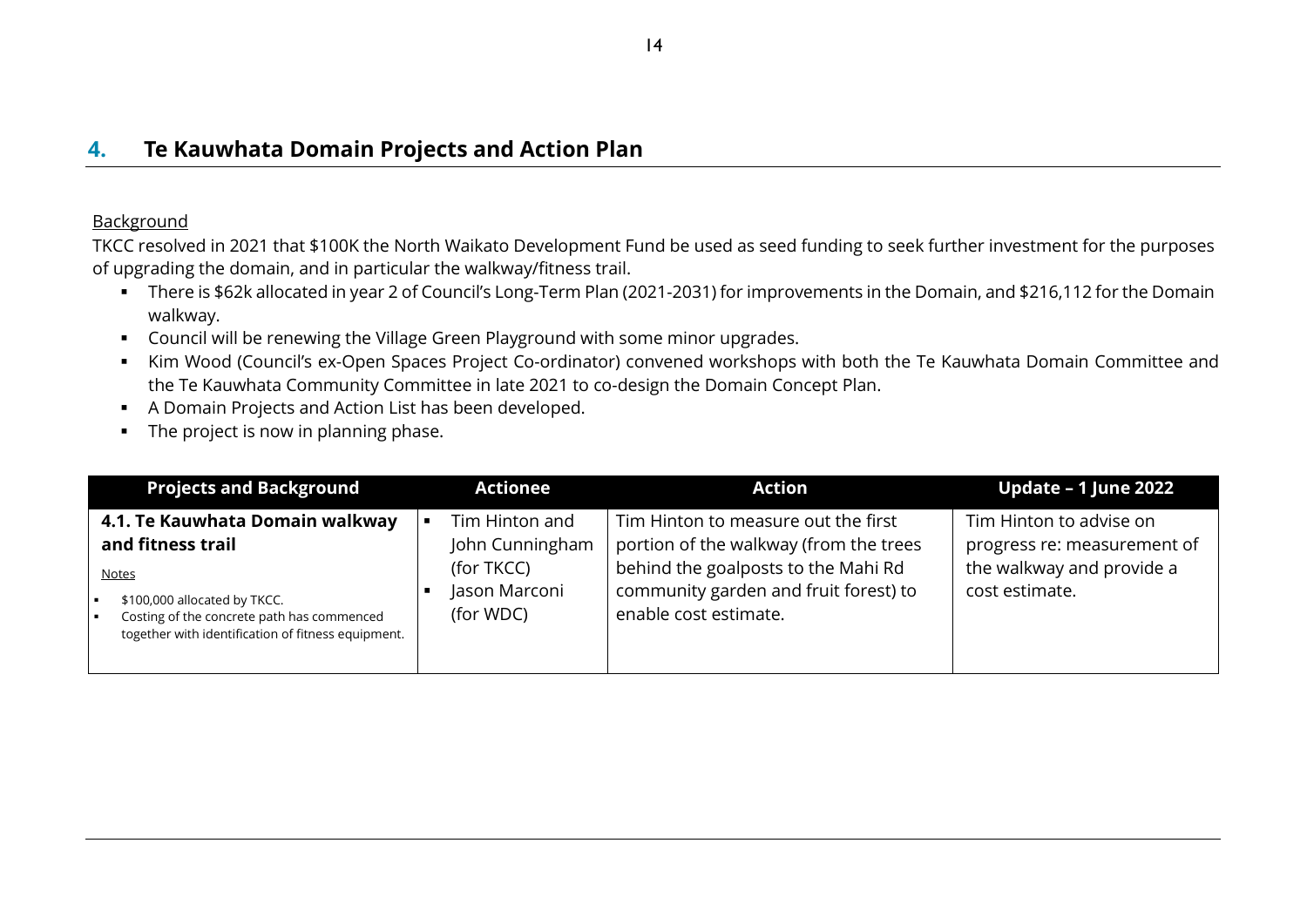| <b>Projects and Background</b>                                                                                                                                                                                                                                                                                                                                               | <b>Actionee</b>                                                                                         | <b>Action</b>                                                                                | Update - 1 June 2022                                                                                                                                               |
|------------------------------------------------------------------------------------------------------------------------------------------------------------------------------------------------------------------------------------------------------------------------------------------------------------------------------------------------------------------------------|---------------------------------------------------------------------------------------------------------|----------------------------------------------------------------------------------------------|--------------------------------------------------------------------------------------------------------------------------------------------------------------------|
| \$216k allocated from WDC in the LTP available<br>towards this project.<br>May require a modest funding top up from the<br>$\blacksquare$<br>Blueprint allocation since the qualifications of<br>seed funding have been well met.<br>Note: the stretch between the top of Mahi path<br>۰.<br>and across the 'daffodil' bank will be not<br>concreted but become a mown path. |                                                                                                         | The track needs to be agreed by the<br>Domain Committee and TKCC.                            | Pending.                                                                                                                                                           |
| 4.2. Te Kauwhata Domain cricket<br>club nets<br>Notes:<br>• Community contact is Jeff Lyons (Cricket and<br>Squash Club).<br>• TKCC is seeking \$10K from the WDC's Blueprint<br>fund to use as seed funding and to apply for<br>external funding.<br>• WDC to approve procurement, placement, and<br>location of nets.                                                      | <b>Courtney Howells</b><br>$\blacksquare$<br>(for TKCC)<br>Jason Marconi<br>$\blacksquare$<br>(for WDC) | Courtney to contact Jason Marconi to<br>process for this before applications can<br>be made. | Jason has contacted the<br>cricket club. Some<br>background work is required<br>before this can be<br>progressed.                                                  |
| 4.3. Community outdoor stage<br>Notes:<br>Location to be determined in conjunction with<br>WDC.<br>Cost estimates needed before applications for<br>$\blacksquare$<br>external funding can be made<br>Seeking WDC Blueprint seed funding of \$20K as<br>part of external funding applications.                                                                               | Toni Grace (for<br>$\blacksquare$<br>TKCC)<br>Jason Marconi<br>$\blacksquare$<br>(for WDC)              | Jason Marconi to contact Toi Ako.                                                            | Jason has contacted Lauren<br>Hughes of Toi Ako regarding<br>the community outdoor<br>stage. Some background<br>work is required before this<br>can be progressed. |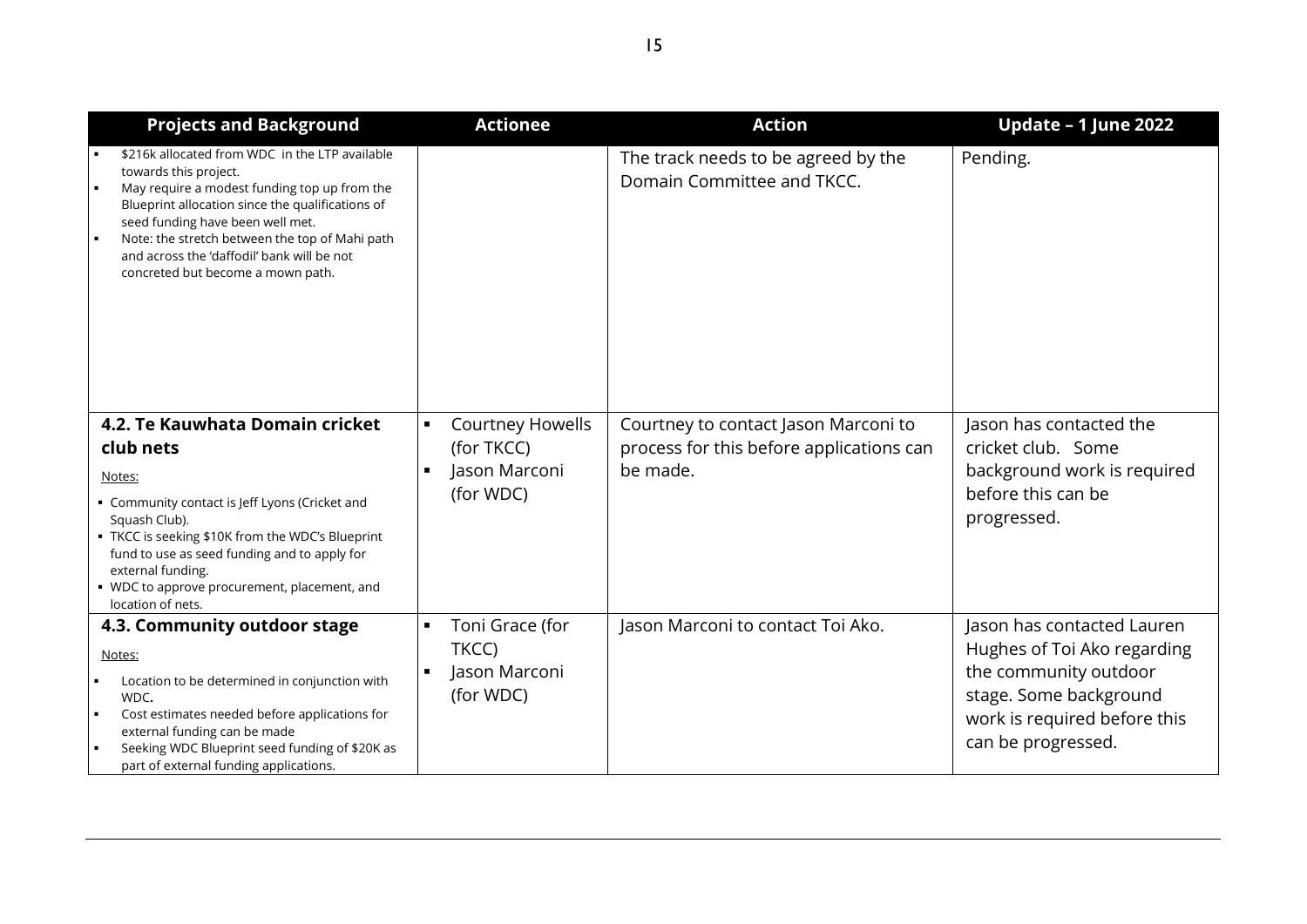| <b>Projects and Background</b>                                                                                                                                                                                                                                                                                                                         | <b>Actionee</b>                                                          | <b>Action</b>                                                                                                                                                                                                                                                                  | Update - 1 June 2022                |
|--------------------------------------------------------------------------------------------------------------------------------------------------------------------------------------------------------------------------------------------------------------------------------------------------------------------------------------------------------|--------------------------------------------------------------------------|--------------------------------------------------------------------------------------------------------------------------------------------------------------------------------------------------------------------------------------------------------------------------------|-------------------------------------|
| 4.4. Cameras<br>Notes:<br>The Rugby Club is happy to host cameras<br>covering the car park, the freedom camping<br>area, scout den and ultimately, the destination<br>playground.<br>Estimated costs \$12,000 linking to the police<br>$\blacksquare$<br>system.<br>$\blacksquare$<br>Funding available from the TKCC Discretionary<br>Fund for \$10K. | TBC (for TKCC)<br>п<br>Mario<br>п<br>Vodanovich<br>(for community)       | Mario to obtain quotes from<br>Cornerstone and liaise with Jason<br>Marconi (WDC).                                                                                                                                                                                             | Mario / Jason to update.            |
| 4.5. Domain community garden<br>project<br>Notes:<br>Community House to lead the community<br>garden project                                                                                                                                                                                                                                           | Tim Hinton (for<br>п<br>TKCC)<br>Jo Gurnell (from<br>Community<br>House) | Identify sites in Fruit Forest along<br>। ⊑<br>with WDC<br>Determine what can be build and<br>where<br>Arrange building<br>(Menshed/Lions/community)<br><b>WDC Community Connections team</b><br>to provide more fruit trees and bulbs<br>during planting time for the Domain. | Tim Hinton to provide an<br>update. |